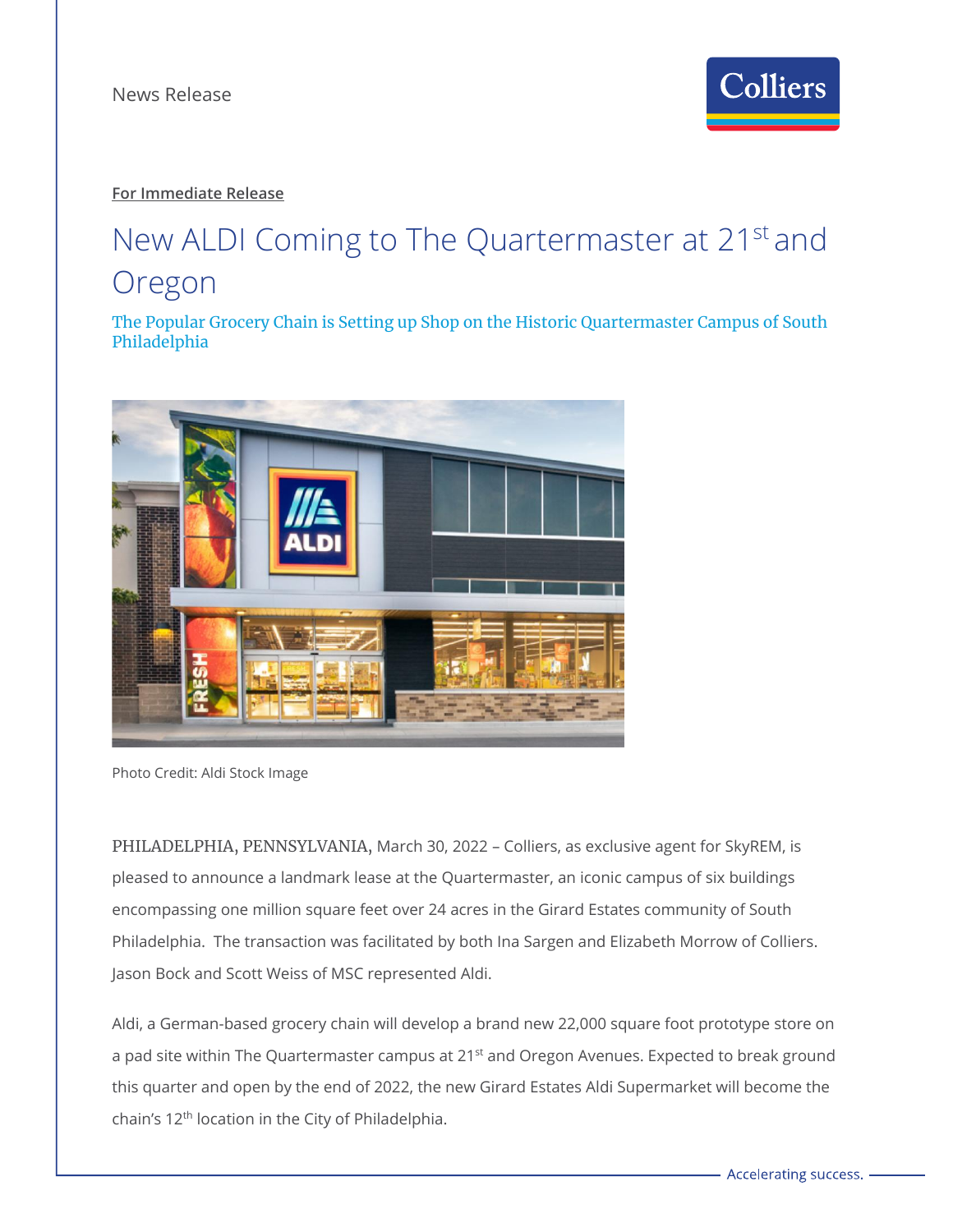In addition to the leasing activity within the redeveloped Quartermaster campus, the overall neighborhood is bustling with new energy. Adjacent retail centers Quartermaster Plaza and South Philadelphia Shopping Center are currently undergoing substantial redevelopment and rebranding as South Quarter Crossing which will create up to 800,000 square feet of retail and 280 new residential units.

"We extend a warm welcome to Aldi as they take another exciting growth step in Philadelphia. As an integral part of this neighborhood, we are thrilled to serve as home to such a valuable community asset." shared Alex Dembitzer, CEO and Founder of SkyREM, LLC, the owner and developer of the Quartermaster. "The walkable daytime activity within our commercial campus, a dense population of surrounding residents, convenient adjacency to I-76 and central location between the employment hubs of Center City and the Navy Yard all added up to a vibrant and exciting new opportunity for Aldi." cited Ina Sargen, a Senior Vice President with Colliers.

The Quartermaster is in the midst of a bold redevelopment plan. The origins of the Philadelphia Quartermaster Depot extend back to when America joined the fray of WWI – outfitting the doughboys of that era. It went on to be the largest purchaser and maker of textile products in the world and likened to a "little Pentagon." The current Quartermaster location contains historically significant art deco buildings and a central clocktower which sits at the heart of a complex that was supported by its own railroad system, police and fire protection and employed up to 15,000 Philadelphians at its height.

This storied campus is currently home to Homeland Security's Delaware Valley Intelligence Center (DVIC), the U.S. Department of Labor's Regional Job Corps Training Center and the Indego Bikeshare Program's HQ/Operations Center. The Quartermaster remains driven by its original sense of productivity and community and is proudly readying to serve a new generation as a unique and vibrant destination.

Colliers serves as the exclusive agent to the Quartermaster and SkyREM.